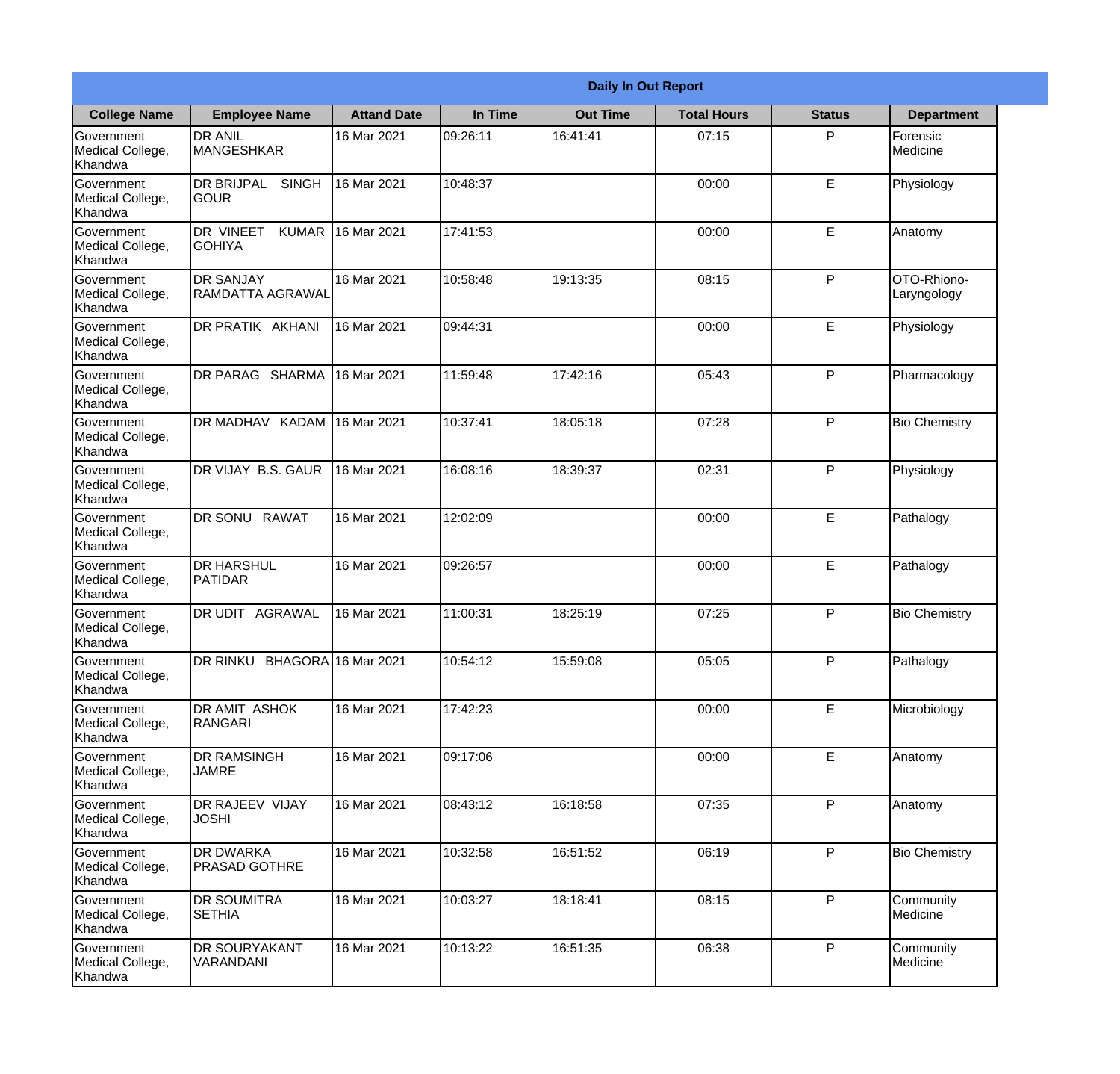| <b>Designation</b>                  | <b>Category</b>     |
|-------------------------------------|---------------------|
| Assistant Professor   Para Clinical |                     |
| Demonstrator/Tutor   Non Clinical   |                     |
| Professor                           | <b>Non Clinical</b> |
| Professor                           | Clinical            |
| <b>Assistant Professor</b>          | Non Clinical        |
| Professor                           | Para Clinical       |
| <b>Assistant Professor</b>          | Non Clinical        |
| Associate Professor Non Clinical    |                     |
| Demonstrator/Tutor   Para Clinical  |                     |
| <b>Assistant Professor</b>          | Para Clinical       |
| Associate Professor Non Clinical    |                     |
| Assistant Professor   Para Clinical |                     |
| Professor                           | Para Clinical       |
| Demonstrator/Tutor   Non Clinical   |                     |
| <b>Assistant Professor</b>          | Non Clinical        |
| Demonstrator/Tutor                  | <b>Non Clinical</b> |
| <b>Assistant Professor</b>          | Para Clinical       |
| Demonstrator/Tutor   Para Clinical  |                     |

## **Daily In Out Report**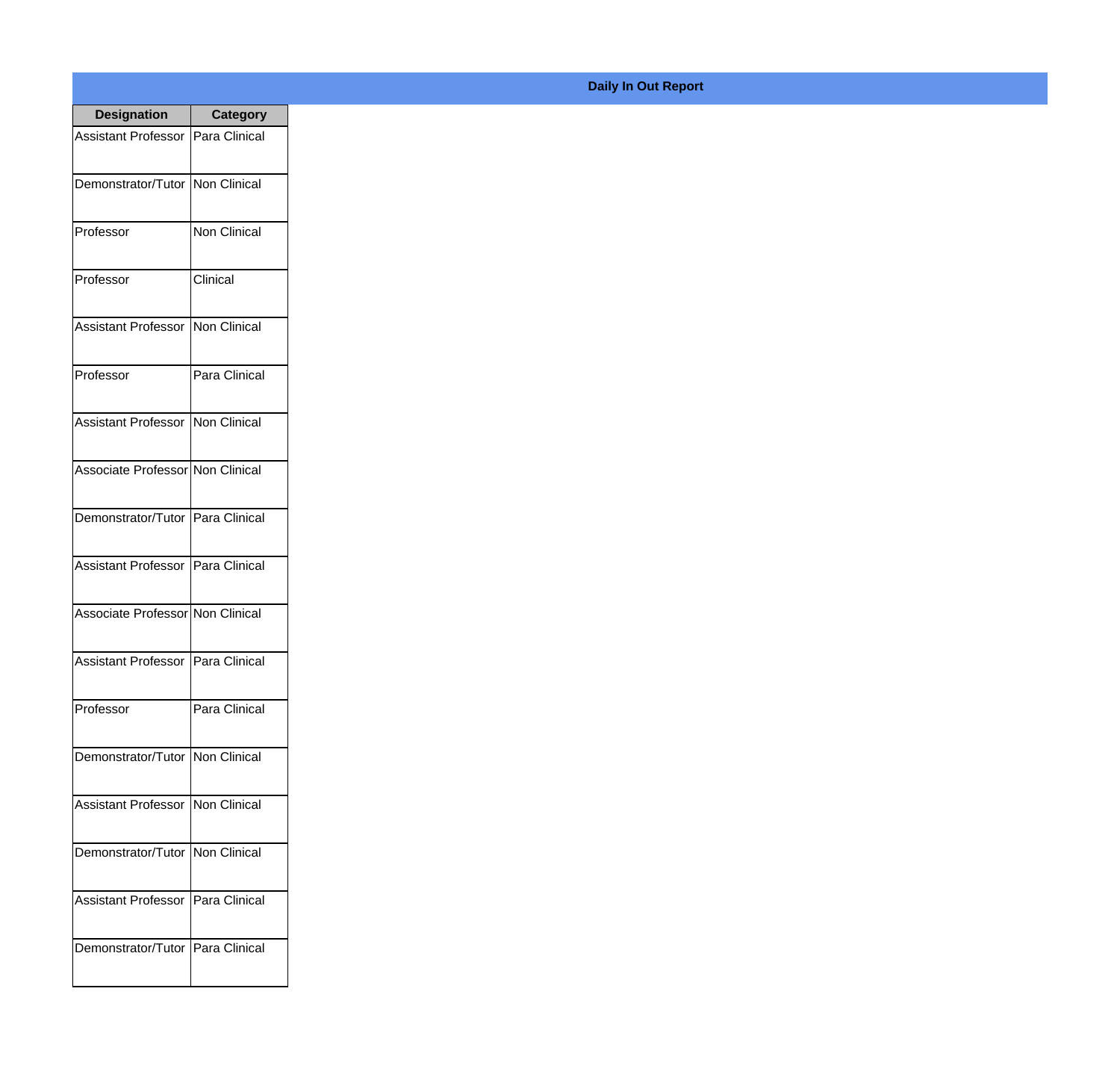|                                                  |                                                       |             |          |          | <b>Daily In Out Report</b> |   |                                           |
|--------------------------------------------------|-------------------------------------------------------|-------------|----------|----------|----------------------------|---|-------------------------------------------|
| Government<br>Medical College,<br>Khandwa        | <b>DR RASHMI YADAV</b>                                | 16 Mar 2021 | 10:28:27 | 18:18:49 | 07:50                      | P | Community<br>Medicine                     |
| Government<br>Medical College,<br>Khandwa        | DR LEENA PARIHAR                                      | 16 Mar 2021 | 11:06:38 | 17:30:34 | 06:24                      | P | Community<br>Medicine                     |
| <b>Government</b><br>Medical College,<br>Khandwa | IMR PIYUSH KUMAR<br><b>MISHRA</b>                     | 16 Mar 2021 | 10:15:34 | 18:11:50 | 07:56                      | P | Community<br>Medicine                     |
| Government<br>Medical College,<br>Khandwa        | DR SACHIN PARMAR 16 Mar 2021                          |             | 10:47:30 | 19:10:44 | 08:23                      | P | Community<br>Medicine                     |
| Government<br>Medical College,<br>Khandwa        | <b>DR DURGESH</b><br><b>SONARE</b>                    | 16 Mar 2021 | 10:51:33 |          | 00:00                      | E | Dermatology, Ven<br>ereology &<br>Leprosy |
| Government<br>Medical College,<br>Khandwa        | <b>DR MANOJ BALKE</b>                                 | 16 Mar 2021 | 09:48:50 | 14:56:00 | 05:08                      | P | Ophthalmology                             |
| Government<br>Medical College,<br>Khandwa        | <b>IDR GARIMA</b><br>AGRAWAL VARSHNEY                 | 16 Mar 2021 | 10:24:38 |          | 00:00                      | E | Paediatrics                               |
| Government<br>Medical College,<br>Khandwa        | <b>DR PRIYA KAPOOR</b><br>KAPOOR                      | 16 Mar 2021 | 09:42:10 | 16:24:45 | 06:42                      | P | Pathalogy                                 |
| Government<br>Medical College,<br>Khandwa        | <b>DR RAJENDRA</b><br><b>SINGH MANDLOI</b>            | 16 Mar 2021 | 10:48:46 | 19:14:01 | 08:26                      | P | <b>Bio Chemistry</b>                      |
| Government<br>Medical College,<br>Khandwa        | <b>DR SEEMA</b><br><b>SUDHAKARRAO</b><br><b>SUTAY</b> | 16 Mar 2021 | 11:00:38 | 20:26:24 | 09:26                      | P | Forensic<br>Medicine                      |
| Government<br>Medical College,<br>Khandwa        | <b>DR AJAY</b><br><b>NARWARIYA</b>                    | 16 Mar 2021 | 16:33:05 |          | 00:00                      | E | Microbiology                              |
| Government<br>Medical College,<br>Khandwa        | <b>DR RAKESH SINGH</b><br><b>HAZARI</b>               | 16 Mar 2021 | 11:59:56 |          | 00:00                      | E | Pathalogy                                 |
| Government<br>Medical College,<br>Khandwa        | <b>DR ANANT</b><br><b>TUKARAM PAWAR</b>               | 16 Mar 2021 | 10:43:32 | 20:25:55 | 09:42                      | P | Community<br>Medicine                     |
| Government<br>Medical College,<br>Khandwa        | DR SHAIKH M.KHALIQ                                    | 16 Mar 2021 | 11:20:27 |          | 00:00                      | E | <b>Bio Chemistry</b>                      |
| Government<br>Medical College,<br>Khandwa        | <b>DR RAJU</b>                                        | 16 Mar 2021 | 08:54:39 | 17:37:17 | 08:43                      | P | Forensic<br>Medicine                      |
| Government<br>Medical College,<br>Khandwa        | <b>DR MAHENDRA</b><br><b>PANWAR</b>                   | 16 Mar 2021 | 09:44:19 |          | 00:00                      | E | Orthopaedics                              |
| Government<br>Medical College,<br>Khandwa        | <b>DR SITARAM</b><br><b>SOLANKI</b>                   | 16 Mar 2021 | 10:53:09 |          | 00:00                      | E | Forensic<br>Medicine                      |
| Government<br>Medical College,<br>Khandwa        | <b>DR RANJEET</b><br><b>BADOLE</b>                    | 16 Mar 2021 | 09:23:23 |          | 00:00                      | E | <b>General Medicine</b>                   |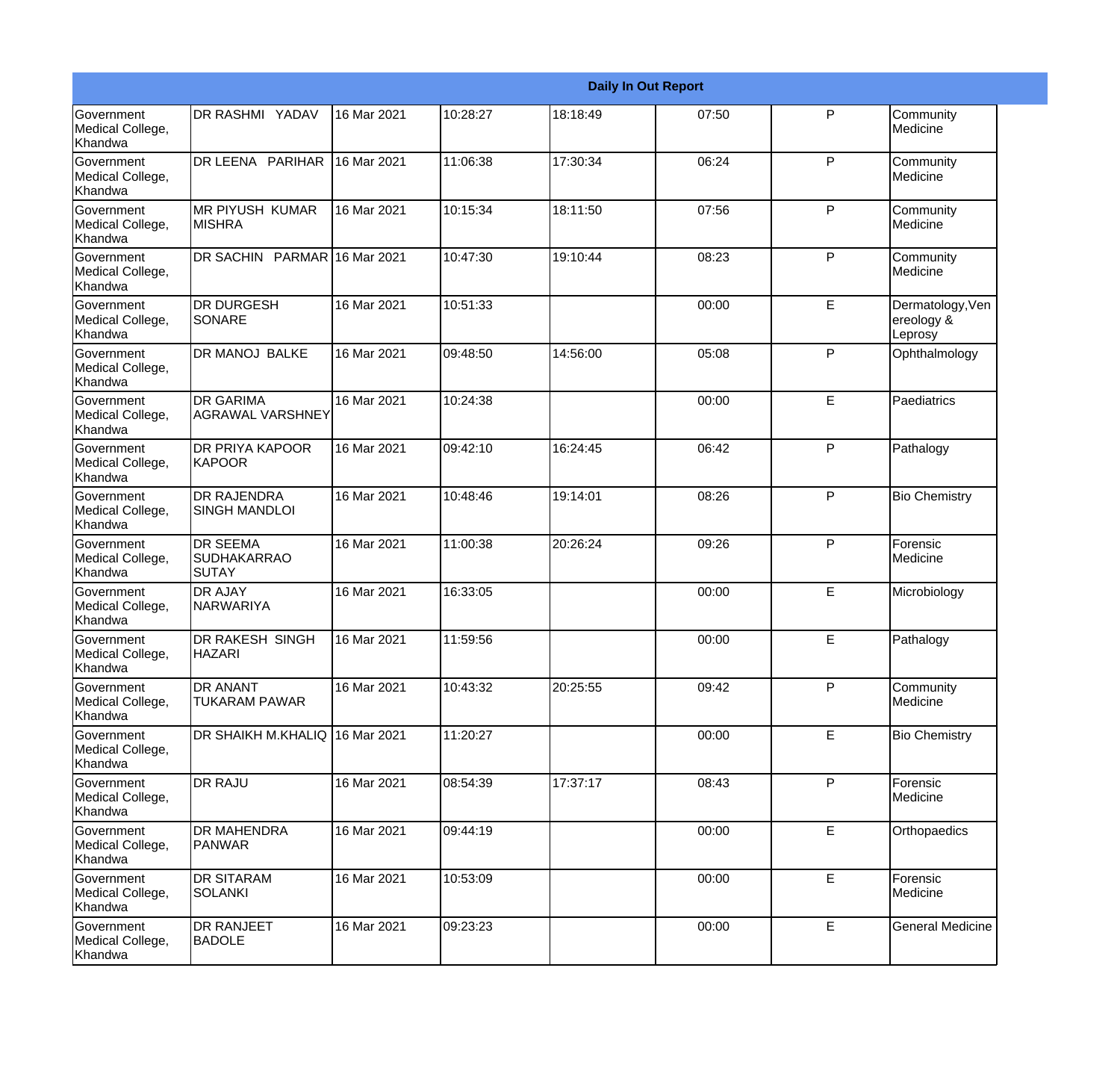| Assistant Professor   Para Clinical |                 |
|-------------------------------------|-----------------|
| Assistant Professor   Para Clinical |                 |
|                                     |                 |
| Statistician                        | Para Clinical   |
| Assistant Professor   Para Clinical |                 |
|                                     |                 |
| Assistant Professor                 | <b>Clinical</b> |
| Assistant Professor Clinical        |                 |
|                                     |                 |
| Associate Professor Clinical        |                 |
| Demonstrator/Tutor Para Clinical    |                 |
| Demonstrator/Tutor Non Clinical     |                 |
|                                     |                 |
| Professor                           | Para Clinical   |
| Demonstrator/Tutor Para Clinical    |                 |
|                                     |                 |
| Professor                           | Para Clinical   |
| Professor                           | Para Clinical   |
| Professor                           | Non Clinical    |
|                                     |                 |
| Demonstrator/Tutor Para Clinical    |                 |
| Assistant Professor Clinical        |                 |
|                                     |                 |
| Demonstrator/Tutor   Para Clinical  |                 |
| Assistant Professor Clinical        |                 |
|                                     |                 |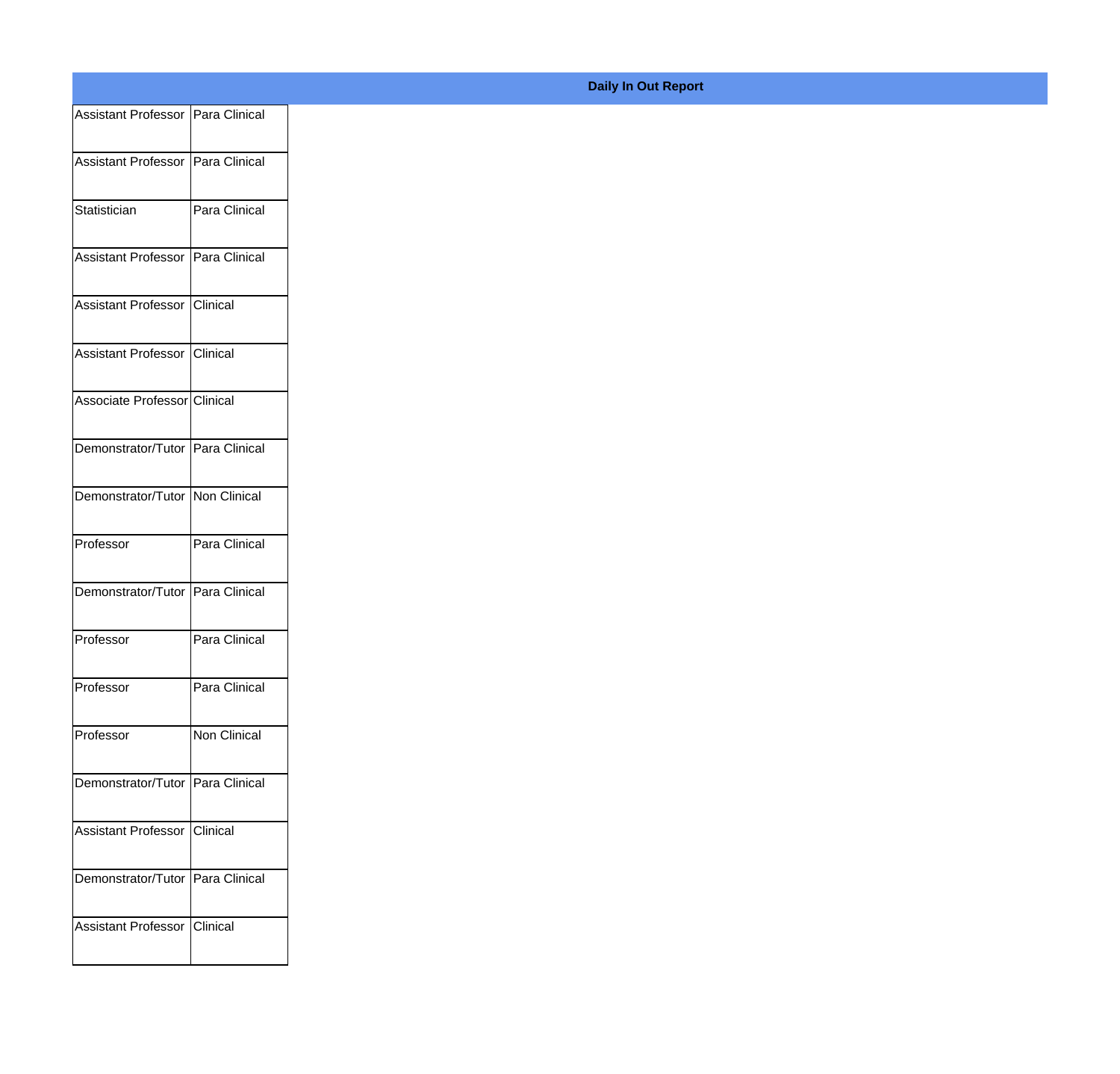|                                                  |                                                       |             |          |          | <b>Daily In Out Report</b> |              |                             |
|--------------------------------------------------|-------------------------------------------------------|-------------|----------|----------|----------------------------|--------------|-----------------------------|
| Government<br>Medical College,<br>Khandwa        | <b>DR ASHOK</b><br><b>BHAUSAHEB NAJAN</b>             | 16 Mar 2021 | 10:54:41 |          | 00:00                      | E            | Forensic<br>Medicine        |
| Government<br>Medical College,<br>Khandwa        | <b>DR NITESHKUMAR</b><br>KISHORILAL<br><b>RATHORE</b> | 16 Mar 2021 | 10:04:09 | 18:39:46 | 08:35                      | P            | Pharmacology                |
| <b>Government</b><br>Medical College,<br>Khandwa | <b>DR PRIYESH</b><br><b>MARSKOLE</b>                  | 16 Mar 2021 | 09:21:08 | 19:01:27 | 09:40                      | P            | Community<br>Medicine       |
| Government<br>Medical College,<br>Khandwa        | <b>DR SANGEETA</b><br><b>CHINCHOLE</b>                | 16 Mar 2021 | 11:08:01 | 16:59:20 | 05:51                      | P            | Physiology                  |
| Government<br>Medical College,<br>Khandwa        | DR NEERAJ KUMAR                                       | 16 Mar 2021 | 09:52:48 | 17:40:14 | 07:48                      | P            | Dentisry                    |
| Government<br>Medical College,<br>Khandwa        | DR VIJAY NAYAK                                        | 16 Mar 2021 | 10:48:18 | 16:18:51 | 05:30                      | P            | Anatomy                     |
| Government<br>Medical College,<br>Khandwa        | DR SUNIL BAJOLIYA                                     | 16 Mar 2021 | 09:17:39 |          | 00:00                      | E            | OTO-Rhiono-<br>Laryngology  |
| Government<br>Medical College,<br>Khandwa        | DR NISHA MANDLOI<br>PANWAR                            | 16 Mar 2021 | 09:59:09 | 17:16:00 | 07:17                      | $\mathsf{P}$ | Obstetrics &<br>Gynaecology |
| Government<br>Medical College,<br>Khandwa        | DR NANDINI DIXIT                                      | 16 Mar 2021 | 12:03:24 |          | 00:00                      | E            | Paediatrics                 |
| <b>Government</b><br>Medical College,<br>Khandwa | <b>DR SATISH</b><br><b>CHANDEL</b>                    | 16 Mar 2021 | 10:49:18 |          | 00:00                      | E            | Pharmacology                |
| <b>Government</b><br>Medical College,<br>Khandwa | <b>DR JITENDRA</b><br><b>AHIRWAR</b>                  | 16 Mar 2021 | 10:28:17 | 19:50:32 | 09:22                      | P            | Pathalogy                   |
| Government<br>Medical College,<br>Khandwa        | <b>DR MUKTESHWARI</b><br><b>GUPTA</b>                 | 16 Mar 2021 | 11:32:42 | 18:21:44 | 06:49                      | P            | Pharmacology                |
| Government<br>Medical College,<br>Khandwa        | DR PURTI AGARWAL<br><b>SAINI</b>                      | 16 Mar 2021 | 10:44:14 | 15:57:17 | 05:13                      | $\mathsf{P}$ | Pathalogy                   |
| Government<br>Medical College,<br>Khandwa        | DR YASHPAL RAY                                        | 16 Mar 2021 | 11:45:03 |          | 00:00                      | E            | Anatomy                     |
| Government<br>Medical College,<br>Khandwa        | <b>DR DEEPIKA</b><br>PANWAR                           | 16 Mar 2021 | 10:32:28 |          | 00:00                      | E            | <b>Bio Chemistry</b>        |
| Government<br>Medical College,<br>Khandwa        | <b>DR VISHAL</b><br><b>KUMAR</b><br><b>THAKRE</b>     | 16 Mar 2021 | 10:42:42 | 16:29:04 | 05:47                      | P            | Physiology                  |
| Government<br>Medical College,<br>Khandwa        | <b>DR SHAILENDRA</b><br><b>SINGH CHOUHAN</b>          | 16 Mar 2021 | 09:46:09 |          | 00:00                      | $\mathsf E$  | Orthopaedics                |
| Government<br>Medical College,<br>Khandwa        | RENU WAGHMARE                                         | 16 Mar 2021 | 11:13:16 | 17:07:42 | 05:54                      | $\mathsf{P}$ | Community<br>Medicine       |